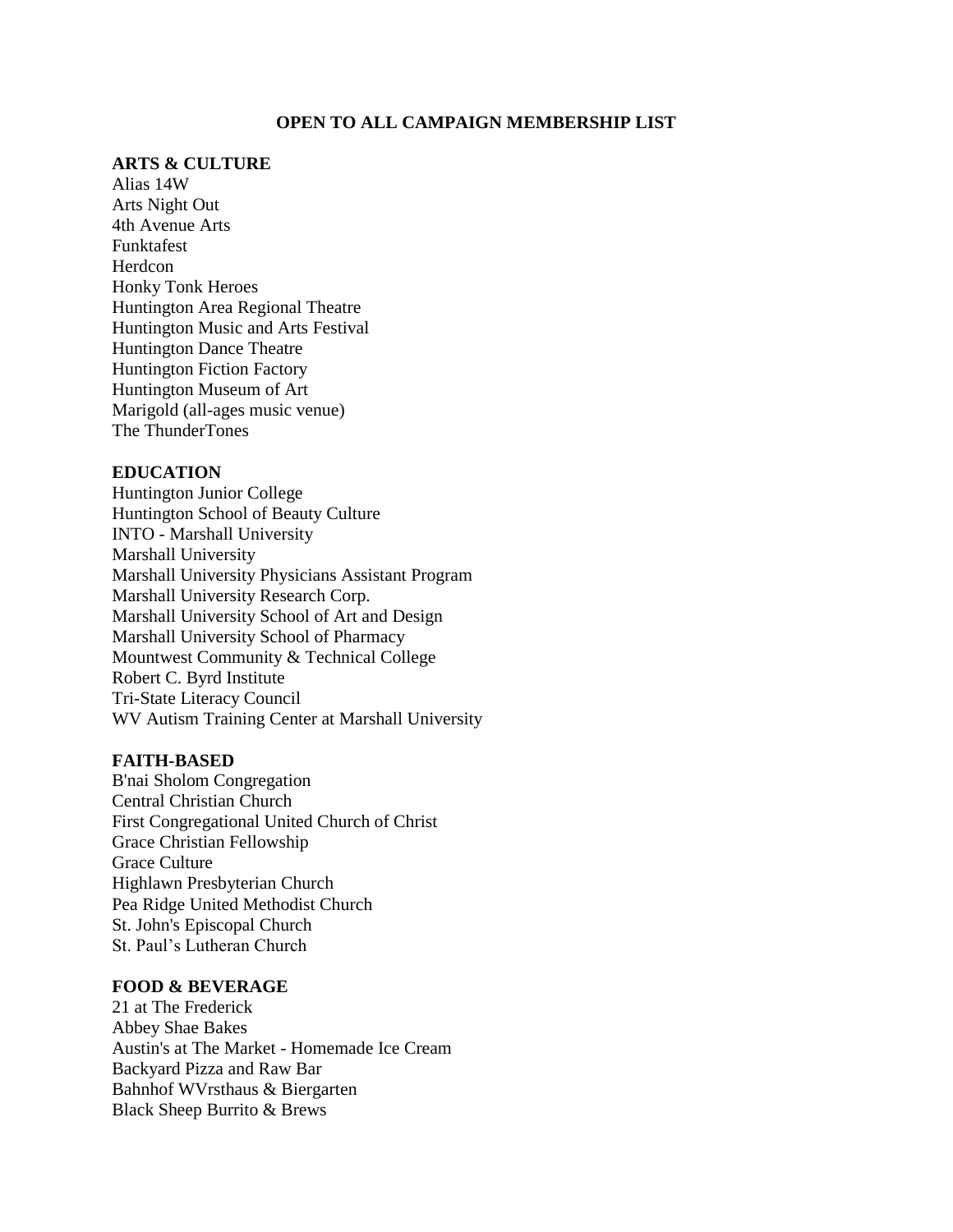Bodega Market and Café Butter It Up Cold Stone Creamery Dang Good Cinnamon Rolls & Waffles EvolvE Frostop Drive-In Fuel Counter G.D. Ritzy's Grindstone Coffeology Hank's Wall Street Piano Bar and Tavern Jim's Steak & Spaghetti Kustom Kreams The Lantern Le Bistro Navarino Bay Nawab Indian Cuisine Nomada Bakery Pax Cafe Peace, Love & Little Donuts Rio Grande (4th Avenue location) Rocco's Ristorante Rooster's Sam's Hot Dog Stand Sharkeys Sip Wine and Whiskey Bar Sodexo Southside Sliders Starbucks (Huntington Mall) St. Mark's Stonewall Summit Beer Station Sunset Grill Taps at Heritage Station The Cellar Door The Peddler Tudor's (20th Street) V Club The Woods Z Brick Oven Pizza

### **GOVERNMENTAL**

Huntington Area CVB City of Huntington Greater Huntington Park & Recreation District Huntington Police Department Huntington Water Quality Board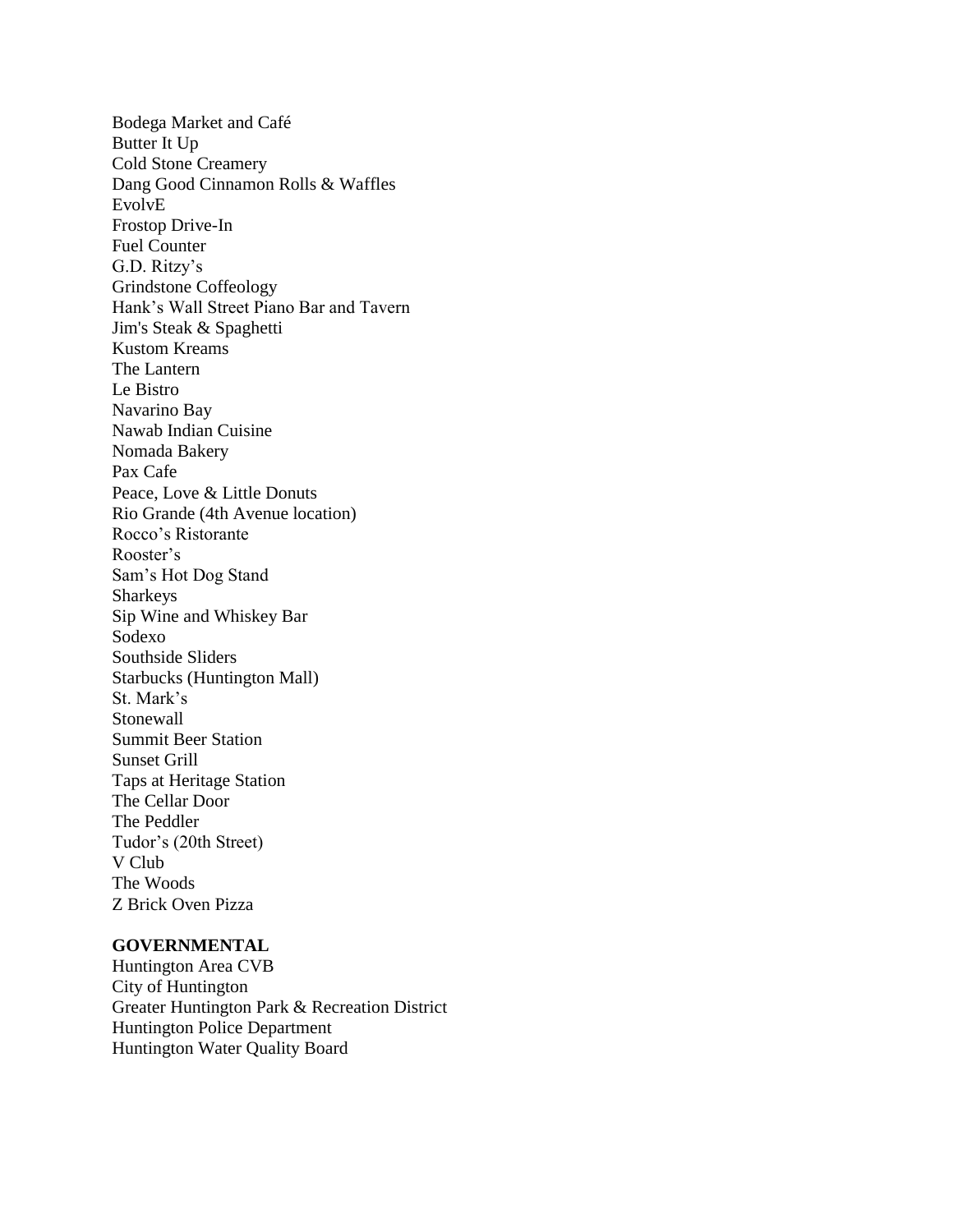# **HEALTH & WELLNESS**

[ASKDRSKIP.com](https://l.facebook.com/l.php?u=http%3A%2F%2FASKDRSKIP.com%2F%3Ffbclid%3DIwAR1WuQQNUPS66Jk7ug6ZfZinUL6fjqnn5sVkdo33KXvyinIOUaaLzQFMd-M&h=AT3iJybzZlw5W55bUded1SP3LCtu2qM2EG7DCH9hY8vsS9a0keZghTbzu7KnA3q3K7eVmvcH6ODsAyoSdsiwXKzpb6GaaLU0e6sdDHoxF7mewkxy2UKhcxqV0AwI74PGGg&__tn__=-UK-R&c%5b0%5d=AT2icEV6oZjivrCkdi49ufeXPqA2Pnu753nZKzYsdNeOKJkFJuqv2dy92TVTu2PUGTl2Ucy2H0InZmBMeZZmIxUw1X_2RnzGZKbvHGhU2SeC3KFtvgaWLkX53vlw2GeMAp9vZWyrAiM57VHnT1lUNYXaJmV32ZkenRxzJrW6)

Brittany Stowasser Yoga & Massage Cabell-Huntington Health Department Cabell Huntington Hospital Ebenezer Medical Outreach First Steps Wellness and Recovery Center Float Effects GNC (Pullman Square and Huntington Mall locations) Heritage Center Huntington Chiropractic Huntington YMCA Jenn Brooks Yoga Jewel City Kickball Limitless Fitness Little Moon Massage & Wellness Madison Park Healthcare Marshall Recreation Center Orangetheory Fitness (Barboursville) OVP Health PeaceTree Center River Valley Associates Studio 8 Train With Aim LLC Dr. Thomas F. Wilkinson Family Dentistry

#### **LEGAL**

Campbell Woods Farrell, White & Legg Henderson, Henderson & Staples Jenkins Fenstermaker Legal Aid of WV Nelson Mullins Saad Dixon Law Offices PLLC Steptoe & Johnson Tyson & Tyson

### **MEDIA**

The Herald-Dispatch Kindred Communications

### **NEIGHBORHOOD ASSOCIATIONS**

Enslow Park Neighborhood Association

### **ONLINE**

Downtown Huntington (and [downtownhuntington.net\)](https://l.facebook.com/l.php?u=http%3A%2F%2Fdowntownhuntington.net%2F%3Ffbclid%3DIwAR1nba5L4l9M_Yq4qvajJX13TKtWjrJ-fiGowedfBtvIXxhXa-oYfCA3hNU&h=AT1wYLqaoFuPvWgmFsaDFQjecAj7owjpRQljHBjDCkqJQWsax8xZSjM-CPNDnxkiDWWsc4IaWkNW0s8WzwoxIkmT9wbfpqWUnBmjARH0KasgJdX_iA2BW78E53pPUouB0A&__tn__=-UK-R&c%5b0%5d=AT2icEV6oZjivrCkdi49ufeXPqA2Pnu753nZKzYsdNeOKJkFJuqv2dy92TVTu2PUGTl2Ucy2H0InZmBMeZZmIxUw1X_2RnzGZKbvHGhU2SeC3KFtvgaWLkX53vlw2GeMAp9vZWyrAiM57VHnT1lUNYXaJmV32ZkenRxzJrW6) The Future Clothing, LLC The Nice List [lesssellingmorehelping.com](https://l.facebook.com/l.php?u=http%3A%2F%2Flesssellingmorehelping.com%2F%3Ffbclid%3DIwAR3rXo2Fpk5ITS1jrwmLwZC8vBNuDi4gjGZjFOqMCdLnUC-bpkeUE8ofcPs&h=AT0vu8vT6oI7owxcfZqxI80N_zeTDQVGKlzqyHMIRu4mzIz5rGwI4mi7fqL8Oydi9DM6NGoRq-r9NsucycF2exmFLj9SXmc64675ISTCFyJMabtiB7vDKPxQ8TFyv-Vq9A&__tn__=-UK-R&c%5b0%5d=AT2icEV6oZjivrCkdi49ufeXPqA2Pnu753nZKzYsdNeOKJkFJuqv2dy92TVTu2PUGTl2Ucy2H0InZmBMeZZmIxUw1X_2RnzGZKbvHGhU2SeC3KFtvgaWLkX53vlw2GeMAp9vZWyrAiM57VHnT1lUNYXaJmV32ZkenRxzJrW6) (home-based business in Kenova)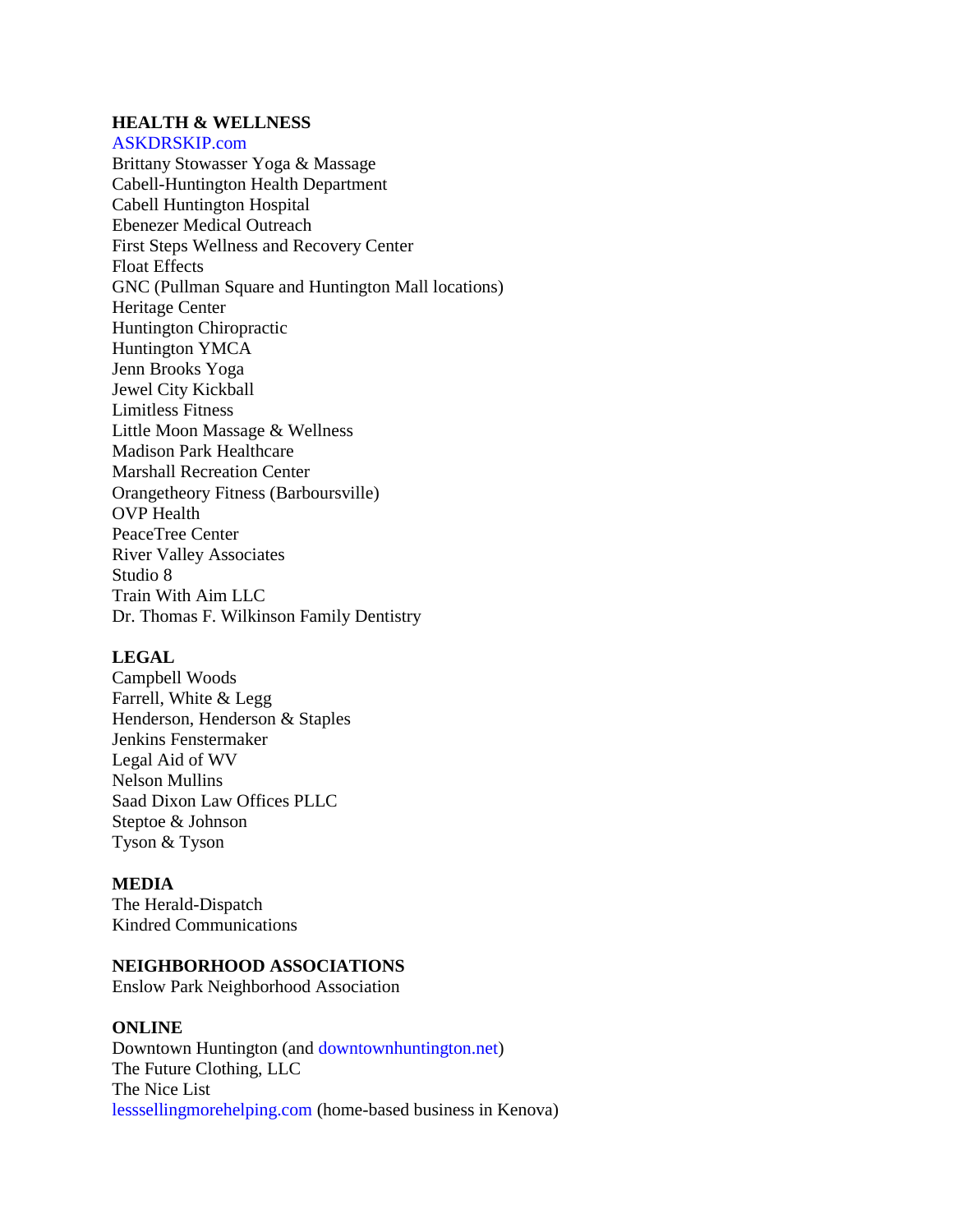Let's Go Out! Huntington (Facebook page) Professor Theo's Mystery Lab Podcast Sawbones Podcast Snappy Hour Podcast

### **ORGANIZATIONS**

American Foundation for the Blind Coalfield Development Corporation Generation Huntington Goodwill Industries of KYOWVA Area, Inc. Huntington Area League of Women Voters Huntington Regional Chamber of Commerce Huntington Pride Junior League of Huntington Moms Demand Action Ohio Valley Environmental Coalition (OVEC) Pilot Club of Huntington SEIU United Way of the River Cities Unlimited Future, Inc. West Virginia Women Works Women's March West Virginia

#### **PROFESSIONAL SERVICES**

A. Napier Salon Abt Associates ARC Staffing Solutions Archer's Flowers & Gallery AT&T Huntington Customer Care Center Ayers Animal Hospital Billy Beans Tat-Nice Tattoos Bloss & Dillard Blue Ink Technology Bulldog Creative Services Bullseye Total Media C-K Funeral Home and Crematorium Capital Insurance Group Chrysten Lee Salon CoWorks Cricket Mobile Link El Haijj Salon & Spa EPIC Mission Ferrell-Chambers Funeral Home Garrison Designs GC Services Grail Grooming Co. Hampton Inn (Huntington/University area) Iron Hand Barbers Jewel City Barbershop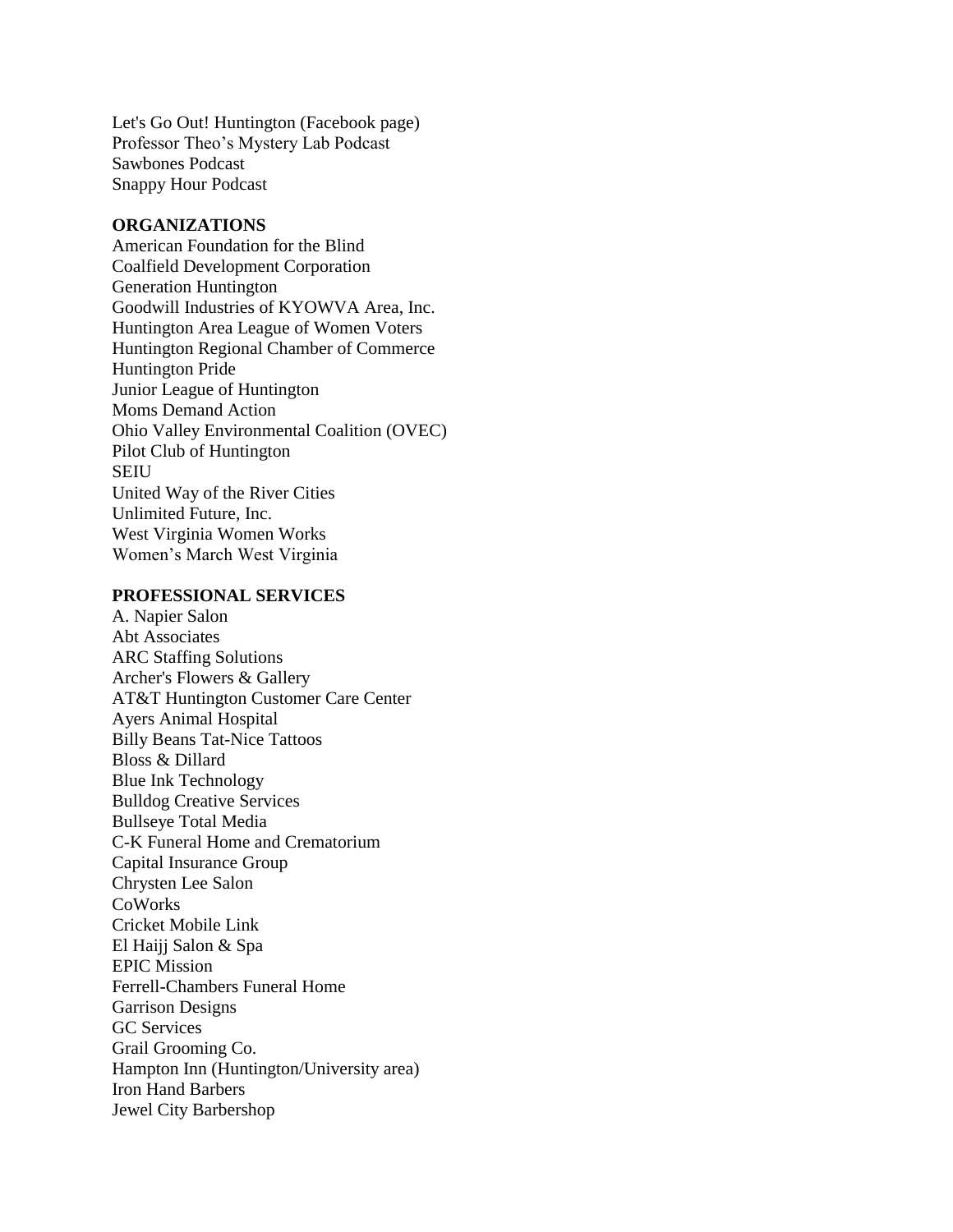JulNet Solutions Just Tech Karma Salon Lavender Photography Layne Consulting LLC Lee David Salon Linchpin Integrated Media, LLC LiveWell Counseling & Wellness Main Street Insurance mobileNOW (Sprint store) Montani Films Muse Salon & Spa Next Move Realty Oasis Behavioral Health Pancake Realty The Razor and Shear Grooming and Supply Co. Real Estate Central Roll-a-Rama Ron Wilson Hair Gallery Salon 909 Somerville & Company, PLLC Stan's Detail Shop Studio Ron Wilson (Barboursville) The Chessie Room B&B Time Saver Auto Title and Notary United Bank (Huntington branch) Valvoline Express Care (Washington Ave. location) Walls & Associates 101 Mobility

### **RETAIL**

Adell's Antiques Appalachian Boarding Company Avant-Garde Birds of a Feather Boutique Bottled Up Brand Yourself Camelot 2 Camo CBD CF Reuschleins Cicada Books & Coffee Co-Op Warehouse Full Circle Gifts and Goods Game Stop (Pullman Square) The Haute Wick Social The Historic Hippie Huntington Cycle and Sport The Inner Geek (Pullman Square) Kenzington Alley